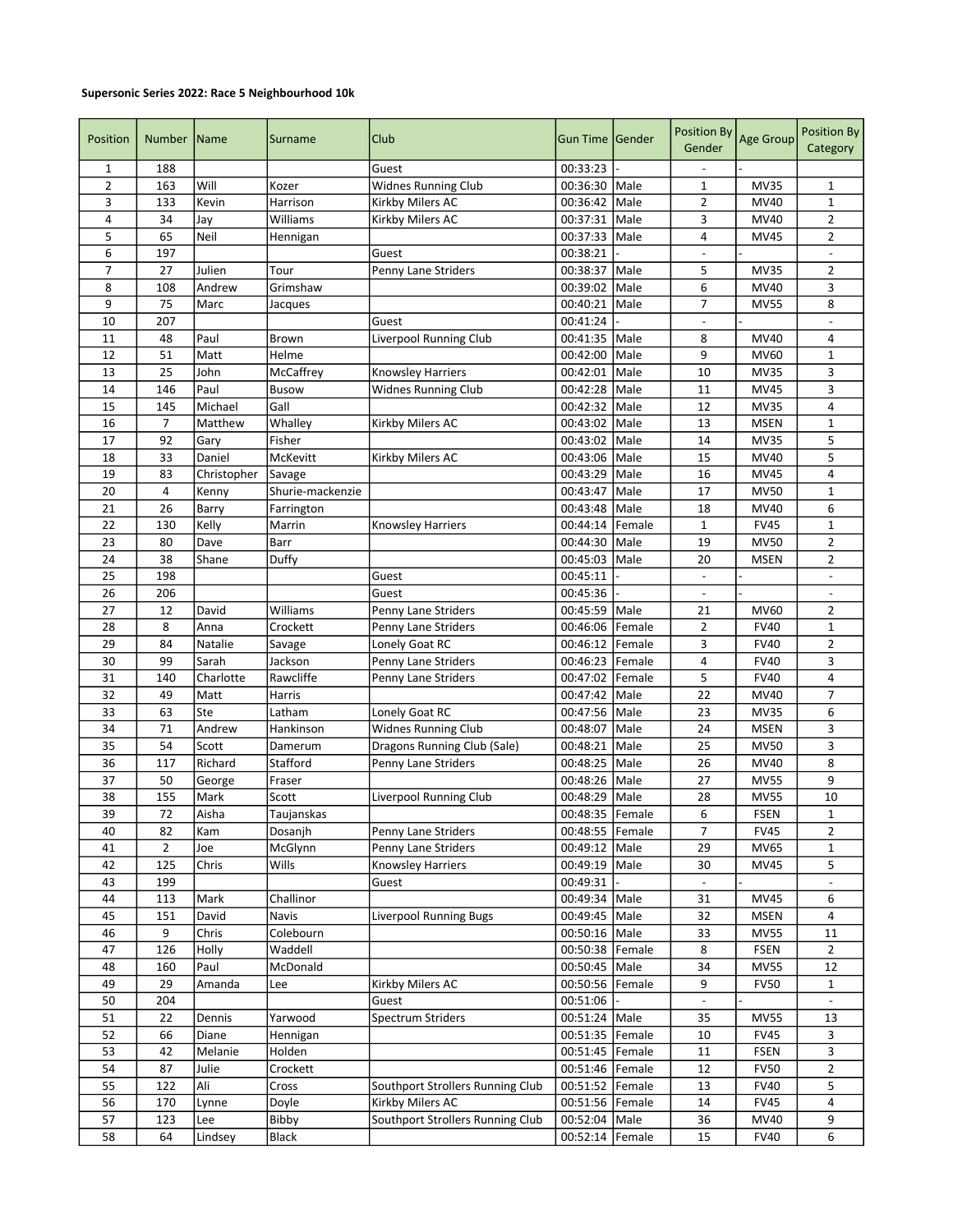| 59         | 41           | Charlotte    | Smith         |                                  | 00:52:18   Female    |                | 16                       | <b>FV35</b> | $\mathbf{1}$             |
|------------|--------------|--------------|---------------|----------------------------------|----------------------|----------------|--------------------------|-------------|--------------------------|
| 60         | 208          |              |               | Guest                            | 00:52:45             |                |                          |             |                          |
| 61         | 172          | Paul         | Cunningham    |                                  | 00:52:46 Male        |                | 37                       | <b>MSEN</b> | 5                        |
| 62         | 162          | Helen        | Lodge         | Southport Waterloo AC            | 00:52:49             | Female         | 17                       | <b>FV50</b> | 3                        |
| 63         | 159          | Catherine    | McElhinney    | Southport Waterloo AC            | 00:52:51             | Female         | 18                       | <b>FV50</b> | 4                        |
| 64         | 136          | Robert       | Scott-Norton  | Southport Strollers Running Club | 00:52:59             | Male           | 38                       | <b>MV45</b> | 7                        |
| 65         | 150          | Anne         | Kelly         | Dragons Running Club (Sale)      | 00:53:24             | Female         | 19                       | <b>FV45</b> | 5                        |
| 66         | 114          | Sarah        | Pickerill     | Southport Strollers Running Club | 00:53:35             | Female         | 20                       | <b>FV45</b> | 6                        |
| 67         | 44           | lan          | Moffatt       |                                  | 00:53:45             | Male           | 39                       | <b>MV45</b> | 8                        |
| 68         | 95           | <b>Brian</b> | Higgins       |                                  | 00:53:57             | Male           | 40                       | <b>MV55</b> | 14                       |
| 69         | 129          | Dan          | Carey         |                                  | 00:54:00             | Male           | 41                       | <b>MV45</b> | 9                        |
| 70         | 109          | Sue          | Strickland    | Dragons Running Club (Sale)      | 00:54:12             | Female         | 21                       | <b>FV60</b> | $1\,$                    |
| 71         | 55           | Jane         | Damerum       |                                  | 00:54:32             | Female         | 22                       | <b>FV45</b> | 7                        |
| 72         | 81           |              |               |                                  |                      |                |                          |             |                          |
|            |              | Graham       | Padden        |                                  | 00:55:18             | Male           | 42                       | MV60        | 3                        |
| 73         | 10           | Susan        | Cooper        | Southport Waterloo AC            | 00:55:33             | Female         | 23                       | <b>FV65</b> | $\mathbf 1$              |
| 74         | 205          |              |               | Guest                            | 00:55:37             |                | $\overline{\phantom{a}}$ |             | $\overline{\phantom{a}}$ |
| 75         | 156          | Rod          | Jones         | Penny Lane Striders              | 00:55:38 Male        |                | 43                       | MV60        | 4                        |
| 76         | 139          | Kerry        | Quinton       |                                  | 00:55:38             | Female         | 24                       | <b>FV40</b> | 7                        |
| 77         | 116          | Leanne       | Rimmer        |                                  | 00:55:48             | Female         | 25                       | <b>FV40</b> | 8                        |
| 78         | 91           | Neil         | Egerton       |                                  | 00:56:07             | Male           | 44                       | <b>MV55</b> | 15                       |
| 79         | 15           | Susan        | Stewart       | Southport Waterloo AC            | 00:56:23             | Female         | 26                       | <b>FV75</b> | $1\,$                    |
| 80         | 88           | Katharine    | Lay           |                                  | 00:56:46             | Female         | 27                       | <b>FV50</b> | 5                        |
| 81         | 59           | lan          | Roberts       |                                  | 00:56:49             | Male           | 45                       | <b>MV55</b> | 16                       |
| 82         | 142          | Karen        | Culshaw       |                                  | 00:56:54             | Female         | 28                       | <b>FV45</b> | 8                        |
| 83         | 74           | Jane         | Nicholson     |                                  | 00:56:56 Female      |                | 29                       | <b>FV55</b> | $\mathbf{1}$             |
| 84         | 137          | Rebecca      | Varnouse      | Penny Lane Striders              | 00:57:07             | Female         | 30                       | <b>FV40</b> | 9                        |
| 85         | 5            | Jude         | Blackmore     | Penny Lane Striders              | 00:57:13             | Female         | 31                       | <b>FV50</b> | 6                        |
| 86         | 134          | Robert       | Todd          | Dragons Running Club (Sale)      | 00:57:20             | Male           | 46                       | MV60        | 5                        |
| 87         | 11           | Tilly        | Brown         | Penny Lane Striders              | 00:57:40             | Female         | 32                       | <b>FSEN</b> | 4                        |
| 88         | 149          | Mari         | Lewis         |                                  | 00:58:40             | Female         | 33                       | <b>FV45</b> | 9                        |
| 89         | 115          | Hayley       | Smallman      |                                  | 00:58:48             | Female         | 34                       | <b>FV45</b> | 10                       |
| 90         | 201          |              |               | Guest                            | 00:58:49             |                | $\blacksquare$           |             | $\overline{\phantom{a}}$ |
| 91         | 86           | Angela       | Delahunty     |                                  | 00:59:24 Female      |                | 35                       | <b>FV35</b> | $\overline{2}$           |
| 92         | 73           | Jane         | Houghton      |                                  | 00:59:26             | Female         | 36                       | <b>FV50</b> | $\overline{7}$           |
| 93         | 89           | Gillian      | Clark         | Run Nation Running Club          | 00:59:38             | Female         | 37                       | <b>FV40</b> | 10                       |
| 94         | 13           | Rachel       | Cartwright    | <b>Warrington Running Club</b>   | 00:59:44             | Female         | 38                       | <b>FV40</b> | 11                       |
| 95         | 61           | Lemise       | Saeid         |                                  | 00:59:45             | Female         | 39                       | <b>FV55</b> | $\overline{2}$           |
| 96         | 118          | Caroline     | Stafford      |                                  | 00:59:55             | Female         | 40                       | <b>FV40</b> | 12                       |
| 97         | $\mathbf{1}$ | Rachel       | Rick          | Penny Lane Striders              | 01:00:12             | Female         | 41                       | <b>FV60</b> | $\overline{2}$           |
| 98         | 85           | Marie        | Motley        | Penny Lane Striders              | 01:00:12             | Female         | 42                       | <b>FV55</b> | 3                        |
| 99         | 143          | Monika       | Aldelime      | Southport Strollers              | 01:00:15 Female      |                | 43                       | <b>FV45</b> | 11                       |
| 100        | 96           | Martina      | Rice          | Penny Lane Striders              | 01:00:38   Female    |                | 44                       | <b>FV45</b> | 12                       |
| 101        | 106          | Kate         | Parkinson     |                                  | 01:00:51             | Female         | 45                       | <b>FV35</b> | 3                        |
| 102        | 175          | Nicola       | Bervaridge    |                                  | 01:00:52             | Female         | 46                       | <b>FV40</b> | 13                       |
| 103        | 144          | Rebecca      | Harrison      | Kirkby Milers AC                 | 01:01:03             | Female         | 47                       | <b>FSEN</b> | 5                        |
| 104        | 203          |              |               | Guest                            | 01:01:06             |                |                          |             |                          |
| 105        | 57           | lan          | Spencer       | <b>St Helens Striders</b>        | 01:01:07             | Male           | 47                       | <b>MV50</b> | 4                        |
| 106        | 69           | Rachel       | Halsall       |                                  | 01:01:23             | Female         | 48                       | <b>FSEN</b> | 6                        |
| 107        | 154          | Lorraine     | Johnson       |                                  | 01:01:31             | Female         | 49                       | <b>FV40</b> | 14                       |
| 108        | 68           | Emma         | <b>Stokes</b> |                                  | 01:01:56 Female      |                | 50                       | <b>FV50</b> | 8                        |
| 109        | 46           | Becky        | Smith         |                                  | 01:02:01             | Female         | 51                       | <b>FV45</b> | 13                       |
|            | 37           |              | Smith         | Liverpool Running Club           |                      |                | 52                       | <b>MV45</b> |                          |
| 110<br>111 |              | Jay<br>Simon | Pickerill     |                                  | 01:02:43<br>01:03:07 | Female<br>Male | 48                       | <b>MV50</b> | 1                        |
|            | 127          |              |               |                                  |                      |                |                          |             | 5<br>9                   |
| 112        | 174          | Joanne       | Code          |                                  | 01:03:11             | Female         | 53                       | <b>FV50</b> |                          |
| 113        | 173          | Peter        | Code          |                                  | 01:03:12             | Male           | 49                       | <b>MV55</b> | 17                       |
| 114        | 121          | Paula        | Heaton        | Kirkby Milers AC                 | 01:03:13             | Female         | 54                       | <b>FV45</b> | 14                       |
| 115        | 124          | Gillian      | Hayes         |                                  | 01:03:18             | Female         | 55                       | <b>FV45</b> | 15                       |
| 116        | 56           | Liv          | Meredith      |                                  | 01:03:50             | Female         | 56                       | <b>FV35</b> | 4                        |
| 117        | 98           | Eamonn       | Brady         | Penny Lane Striders              | 01:04:00             | Male           | 50                       | <b>MV50</b> | 6                        |
| 118        | 32           | Alan         | Moore         |                                  | 01:04:01             | Male           | 51                       | MV60        | 6                        |
| 119        | 24           | Lianne       | Buchanan      |                                  | 01:04:12             | Female         | 57                       | <b>FV40</b> | 15                       |
| 120        | 112          | Jody         | Hazeldine     | Penny Lane Striders              | 01:04:45             | Female         | 58                       | <b>FV45</b> | 16                       |